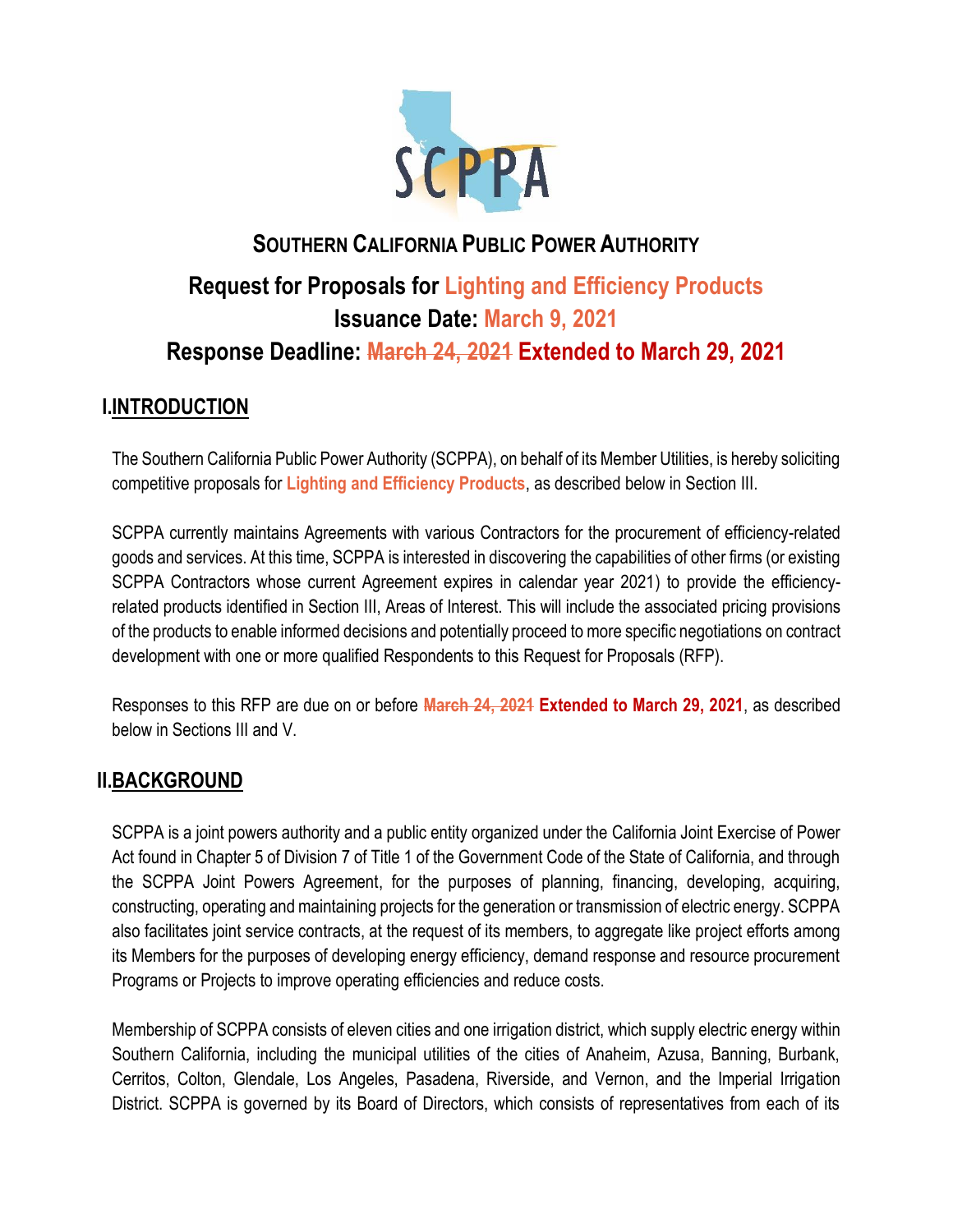Members. The management of SCPPA is under the direction of an Executive Director who is appointed by the Board.

SCPPA currently has existing Agreements with multiple firms that supply goods and/or services that are similar to, or the same as, those being considered for procurement in this RFP. **Existing SCPPA contractors do not need to respond to this RFP, unless they are able to introduce and offer new products or services that meet the requirements specified below and are not already offered under their existing Agreement with SCPPA.** All other parties are welcome to submit proposals in response to this RFP so that SCPPA and Members can assess which of those offerings may provide the most value to Members and their customers.

Any service contract that maybe subsequently entered into by SCPPA pursuant to this RFP would be utilized directly by the interested Members to serve their respective utility customers' needs. The service and work products would be ordered and approved directly by SCPPA and/or the applicable Members and the billing would be administered through SCPPA.

# **III.AREAS OF INTEREST**

Certain SCPPA Members have expressed interest in procuring **Lighting and Efficiency Products** to meet the needs of their municipalities as follows:

- 1. **Upstream Lighting Programs**
	- **Turn-Key Programs**
	- **Custom Utility-Specific Programs**
- 2. **Energy Efficient Lighting Systems**
	- **Fixtures (Fluorescent, LED, Induction …)**
	- **Lamps (Screw-In & Hard-Wired, Fluorescent & LED …)**
	- **Solar Tubes**
- 3. **Energy Efficient Lighting Kits**
	- **Custom Branding**
- 4. **Direct Installation Services of Efficiency Related Products**
- 5. **Additional Efficiency Products and/or Kits**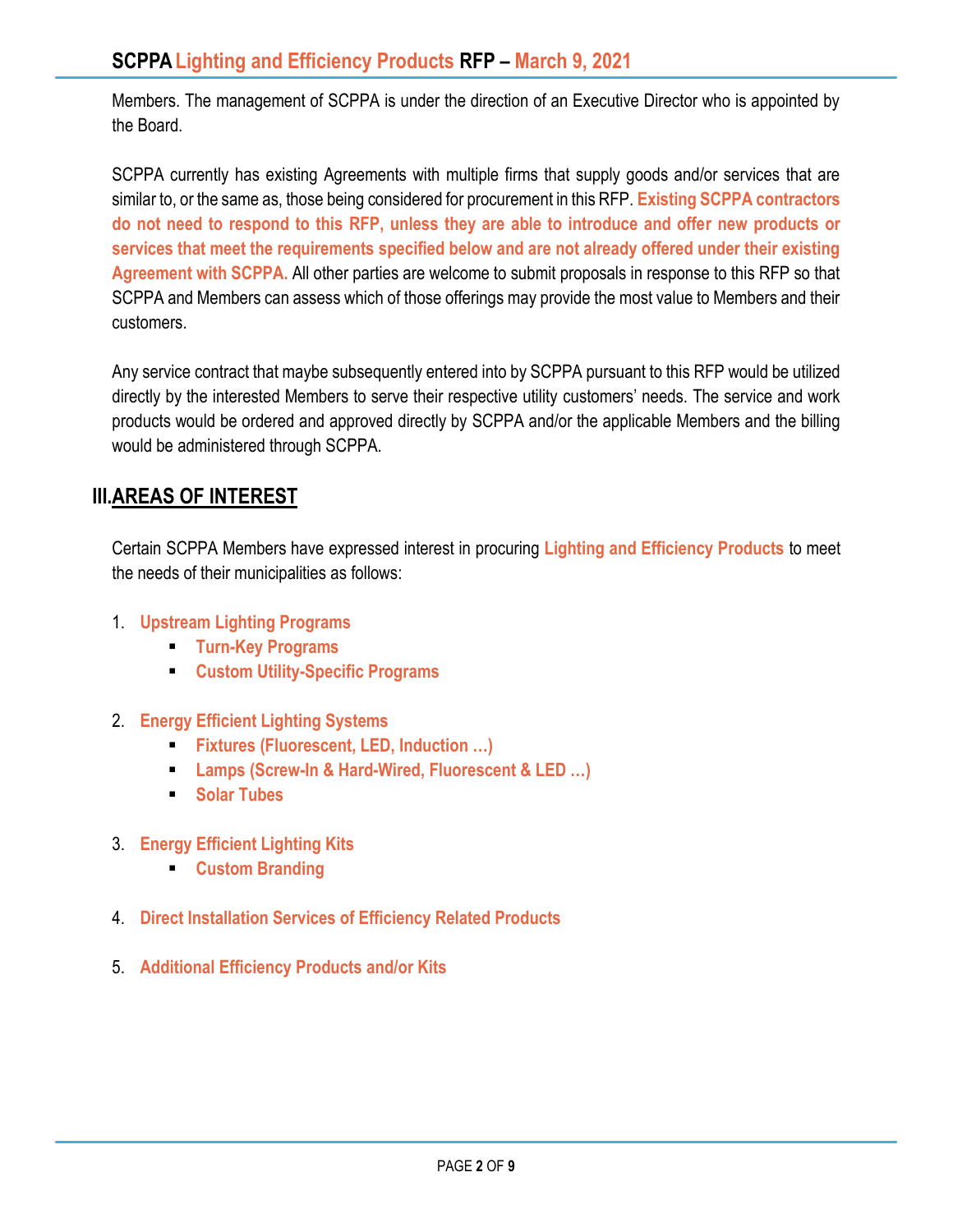# **Timeline / Schedule\***

| <b>SCPPA RFP FOR LIGHTING AND EFFICIENCY PRODUCTS SELECTION PROCESS</b> |                                           |
|-------------------------------------------------------------------------|-------------------------------------------|
| <b>SCHEDULE OF REQUIREMENTS</b>                                         | <b>TARGET DATE(S)</b>                     |
| <b>Issue RFP</b>                                                        | March 9, 2021                             |
| Questions Due                                                           | March 16, 2021                            |
| Responses Due                                                           | March 24, 2021 Extended to March 29, 2021 |
| Review of Responses                                                     | March - April                             |
| Selection of Respondent(s)                                              | April – May                               |

**\***Timeline/Schedule is subject to change.

# **IV. PROPOSAL SUBMISSION REQUIRED ELEMENTS**

#### **1. TRANSMITTAL LETTER CONTENT:**

- **A.** A brief statement of the Respondent's understanding of the work to be done and commitment to perform the work as scheduled, including:
	- **I.** statement of work specifications; and
	- **II.** reference to any proposed contractual terms and conditions required by the Respondent; and
	- **III.** a summary of exceptions taken to the RFP requirements; and
	- **IV.** any and all expectations from SCPPA including, but not limited to: requirements definitions, strategy refinement, and staffing requirements to support the proposed project or program implementation.
- **B.** An officer authorized to bind must sign the proposal on behalf of the Respondent and must include the following declarations on the transmittal letter:

"This proposal is genuine, and not sham or collusive, nor made in the interest or in behalf of any person not herein named; the Respondent has not directly or indirectly induced or solicited any other Respondent to put in a sham bid, or any other person, firm or corporation to refrain from submitting a proposal; and the Respondent has not in any manner sought by collusion to secure for themselves an advantage over any other Respondent."

#### **2. RESPONDENT INFORMATION**:

Provide legal name of Company or Individual, physical street address, the name(s) and title(s) of the individual(s) authorized to represent the Respondent, including telephone number(s) and email address(es).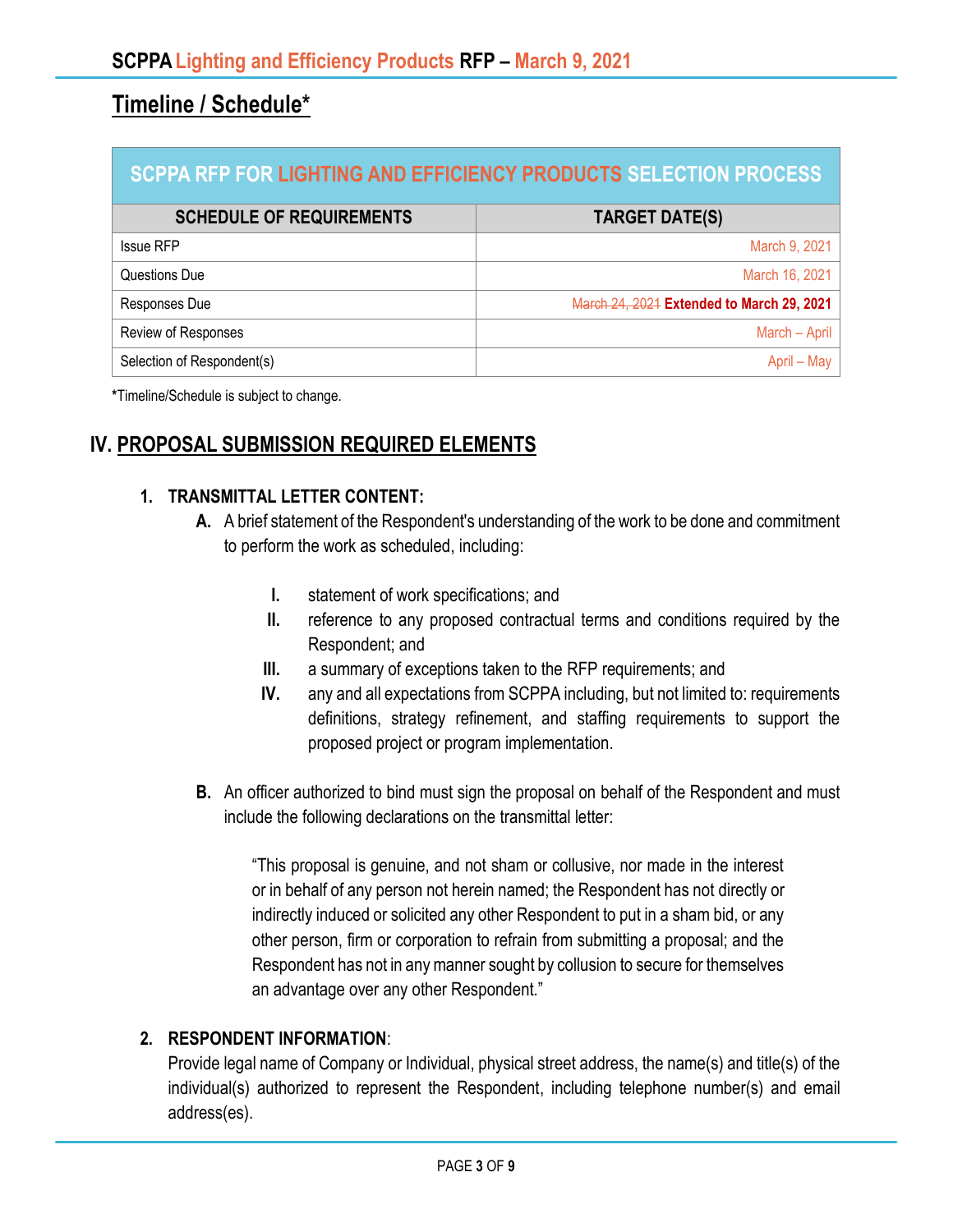### **3. PROPOSAL:**

Proposals must include a description of the proposed project or program, how it meets (or does not meet) each of the objectives of this RFP, and a detailed description addressing all of the Areas of Interest. **Respondents may also include additional services, products, tasks, task elements and/or functions that may not be part of or included in the RFP, but are deemed by the Respondent to be pertinent and potentially valuable to SCPPA or its Members. SCPPA will have full discretionary authority to consider, accept and/or reject without cause such supplemental information that is not directly requested, included in or made part of the RFP.**

### **4. FEES:**

Pricing in all Proposals should be made based on good faith estimates of the requirements defined in this RFP. Please include all necessary details of specific examples or estimates of the unit prices, fees, labor rates and service charges. Describe how the fees, rates or charges will be determined. Respondents shall also be prepared to provide a breakdown of the applicable overheads and fringe benefit costs that are part of any labor rates and other direct costs associated with the services to be performed.

#### **5. EXPERIENCE:**

Respondent shall clearly identify project participants and management team, including:

- **A.** Describe your firm's experience as may be applicable to this RFP, your organizational structure, management qualifications, and other contract related qualifications, including number of years firm has been in business.
- **B.** Specify key employees and describe their qualifications, experience and duties related to this RFP, including the office location(s) where work will be performed, in addition to the physical street address referenced above.
- **C.** Provide a commitment statement for the retention and use of key employees as proposed, their availability to initiate and sustain the proposal, as well as planned supplemental employees if key personnel are not available to assure project delivery.
- **D.** State whether Respondent will use subcontractors to perform services pursuant to the contract. Should the use of subcontractors be offered, the Respondent shall provide the same assurances of competence for the subcontractor, plus the demonstrated ability to manage and supervise the subcontracted work. Subcontractors shall not be allowed to further subcontract with others for work. The provisions of any contract resulting from this RFP shall apply to all subcontractors in the same manner as to the Respondent.
- **E.** Respondent shall indicate any and all pending litigation that could affect the viability of Respondent's proposal, continuance of existing contracts, operation or financial stability.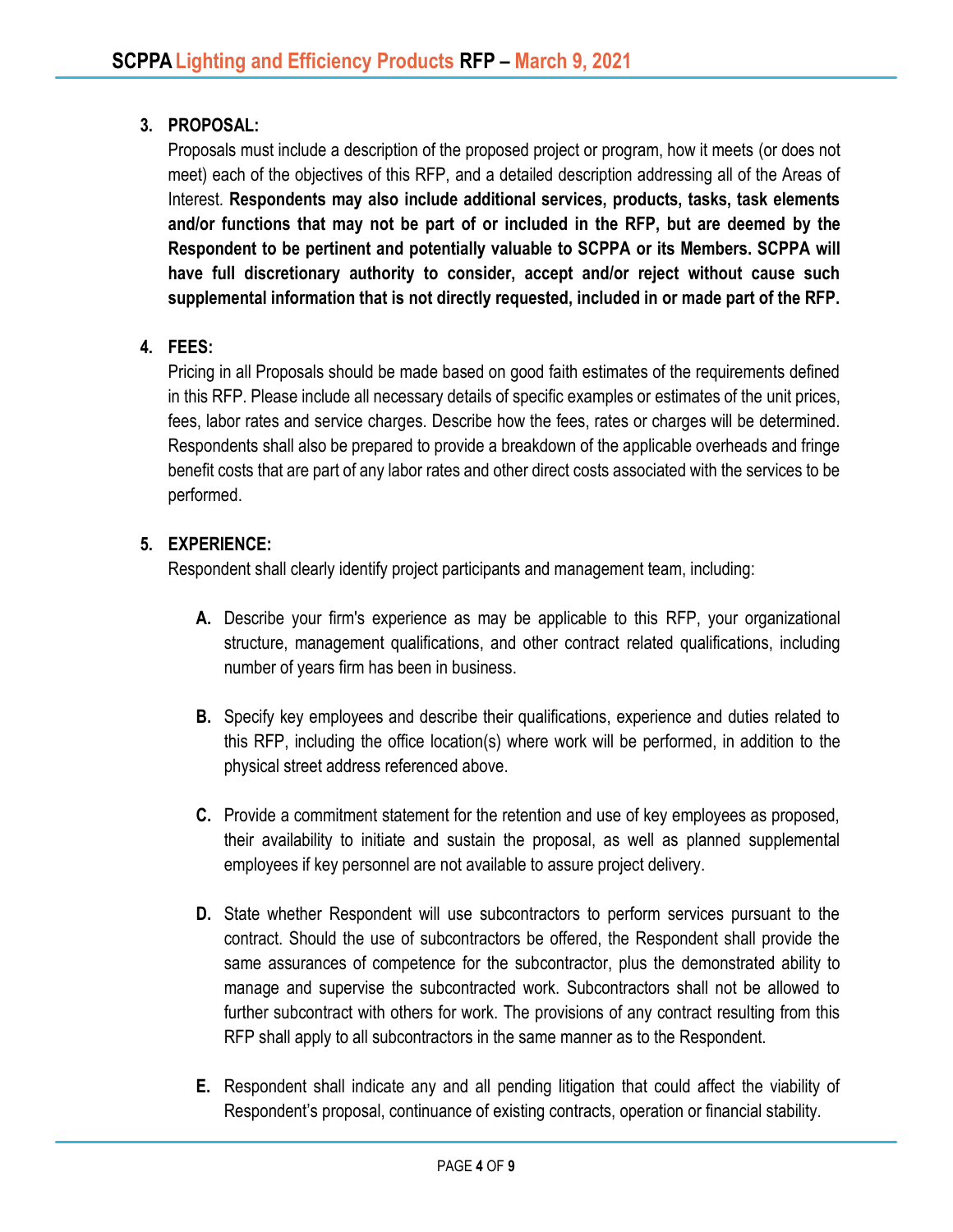### **6. REFERENCES:**

- **A.** Describe whether the Respondent has, within the last five (5) years, rendered any service to SCPPA or to any of SCPPA's Members, either as a contractor or subcontractor, either under the current Respondent's name or any other name or organization. If so, please provide details (status as prime or subcontractor, brief description of the contract, contract start and end date, the contract administrator name, and total actual contract expenditures).
- **B.** If the Respondent has not rendered any service within the last five (5) years to SCPPA or to any of SCPPA's Members, then please provide references over that period with the details described above including the counterparty for which services were provided.
- **C.** Identify existing related or relevant projects or programs which Respondent developed and/or operates that would demonstrate Respondent's capabilities in this area.
- **D.** Describe relevant program development and implementation experience, approach, and provide a list of references for similar projects completed.

# **V.PROPOSAL SUBMISSION DELIVERY REQUIREMENTS**

There will not be an initial Respondent's conference associated with this RFP. The deadline to submit Clarification questions on this RFP will be **4:00PM (PDT) – March 16, 2021**. All questions should be submitted electronically via email to **EELightingRFP@scppa.org** referencing **Lighting and Efficiency Products RFP** in the subject line. Answers to questions that SCPPA, at its sole determination and discretion, deems to be substantive or that would place the inquisitor at a distinct and unfair advantage to other potential Respondents will be posted on SCPPA's website alongside the solicitation at **[http://scppa.org/page/RFPs-](http://scppa.org/page/RFPs-Programs)[Programs](http://scppa.org/page/RFPs-Programs)** as soon as a practicable after the date received, but no later than **March 18, 2021**. It is the responsibility of potential Respondents to review this website for any and all postings.

One (1) electronic copy of your proposal and any supporting documentation must be delivered to **EELightingRFP@scppa.org** by no later than **4:00PM (PDT) – March 24, 2021 Extended to 4:00 PM (PDT) March 29, 2021**.

Additionally, one (1) hard copy of your proposal, including a transmittal letter of authentic offer, and any supporting documentation may be, but is not required to be, submitted with the electronic copy of your submittal, by no later than the time and date referenced above, to:

> Southern California Public Power Authority **Lighting and Efficiency Products RFP Attention: Bryan Cope and Joanna Lopez** 1160 Nicole Court Glendora, California 91740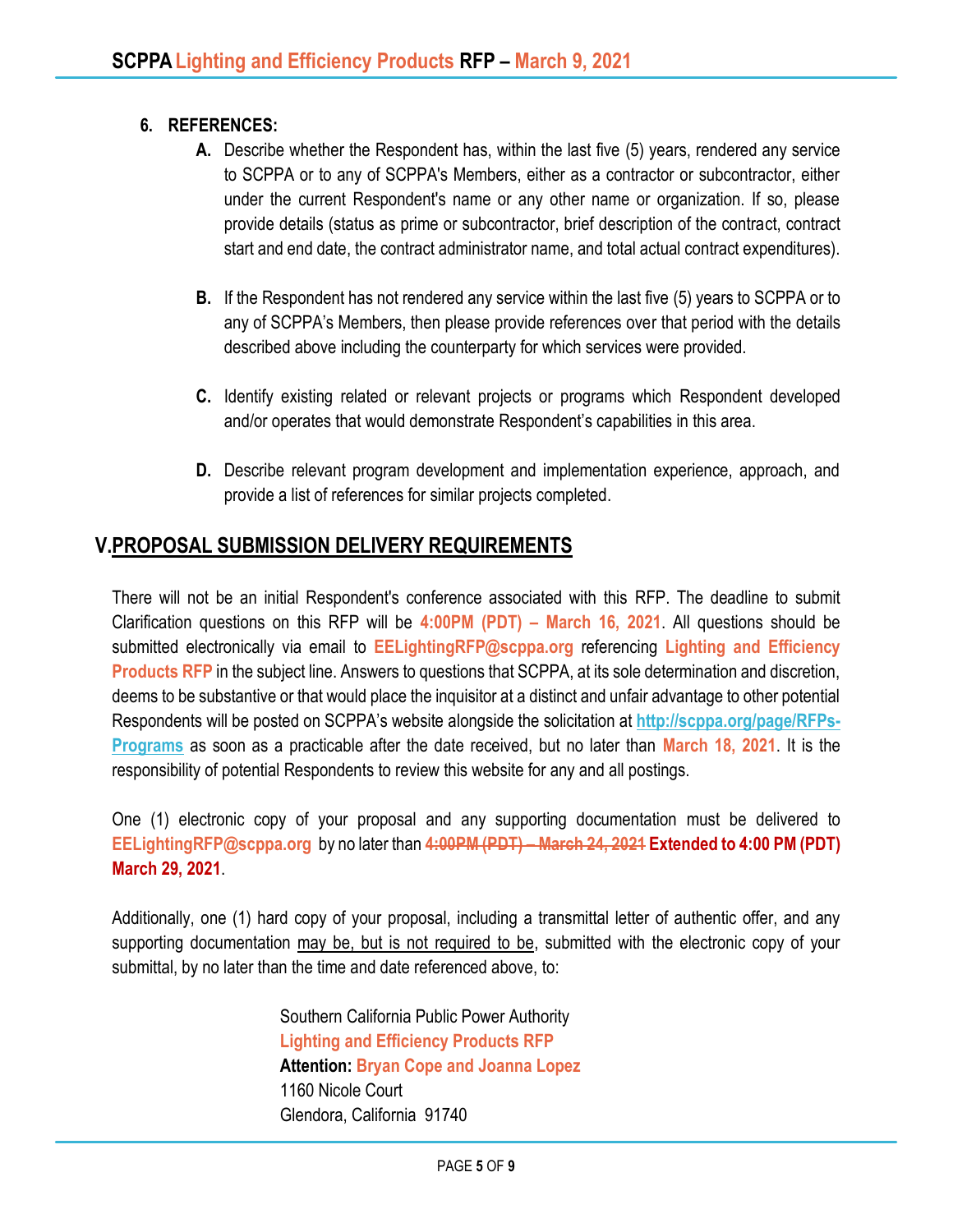No contact should be made with the Board of Directors, committees or working group representatives, or SCPPA Members concerning this RFP.

All information received by SCPPA in response to this RFP is subject to the California Public Records Act and may be subject to the California Brown Act and all submissions may be subject to review in the event of an audit.

# **VI.TERMS AND CONDITIONS**

- **1.** SCPPA reserves the right to cancel this RFP at any time, reject any and all proposals and to waive irregularities.
- **2.** SCPPA shall determine at its sole discretion the value of any and/or all proposals including price and non-price attributes.
- **3.** Proposals may be sub-divided or combined with other proposals, at SCPPA's sole discretion.
- **4.** SCPPA shall perform an initial screening evaluation to identify and eliminate any proposals that are, for example, not responsive to the RFP, do not meet the minimum requirements set forth in the RFP, are not economically competitive with other proposals, or are submitted by Respondents that lack appropriate creditworthiness, sufficient financial resources, or qualifications to provide dependable and reliable services for this RFP.
- **5.** SCPPA reserves the right to submit follow up questions or inquiries to request clarification of information submitted and to request additional information from any one or more of the Respondents.
- **6.** SCPPA reserves the right, without qualification and in its sole discretion, to accept or reject any or all proposals for any reason without explanation to the Respondent, or to make any award to that Respondent, who, in the opinion of SCPPA, will provide the most value to SCPPA and its Members.
- **7.** SCPPA may decline to enter into any potential engagement agreement or contract with any Respondent, terminate negotiations with any Respondent, or to abandon the request for proposal process in its entirety.
- **8.** SCPPA reserves the right to make an award, at its sole discretion, irrespective of price or technical ability, if SCPPA determines that to do so would result in the greatest value to SCPPA and its Members.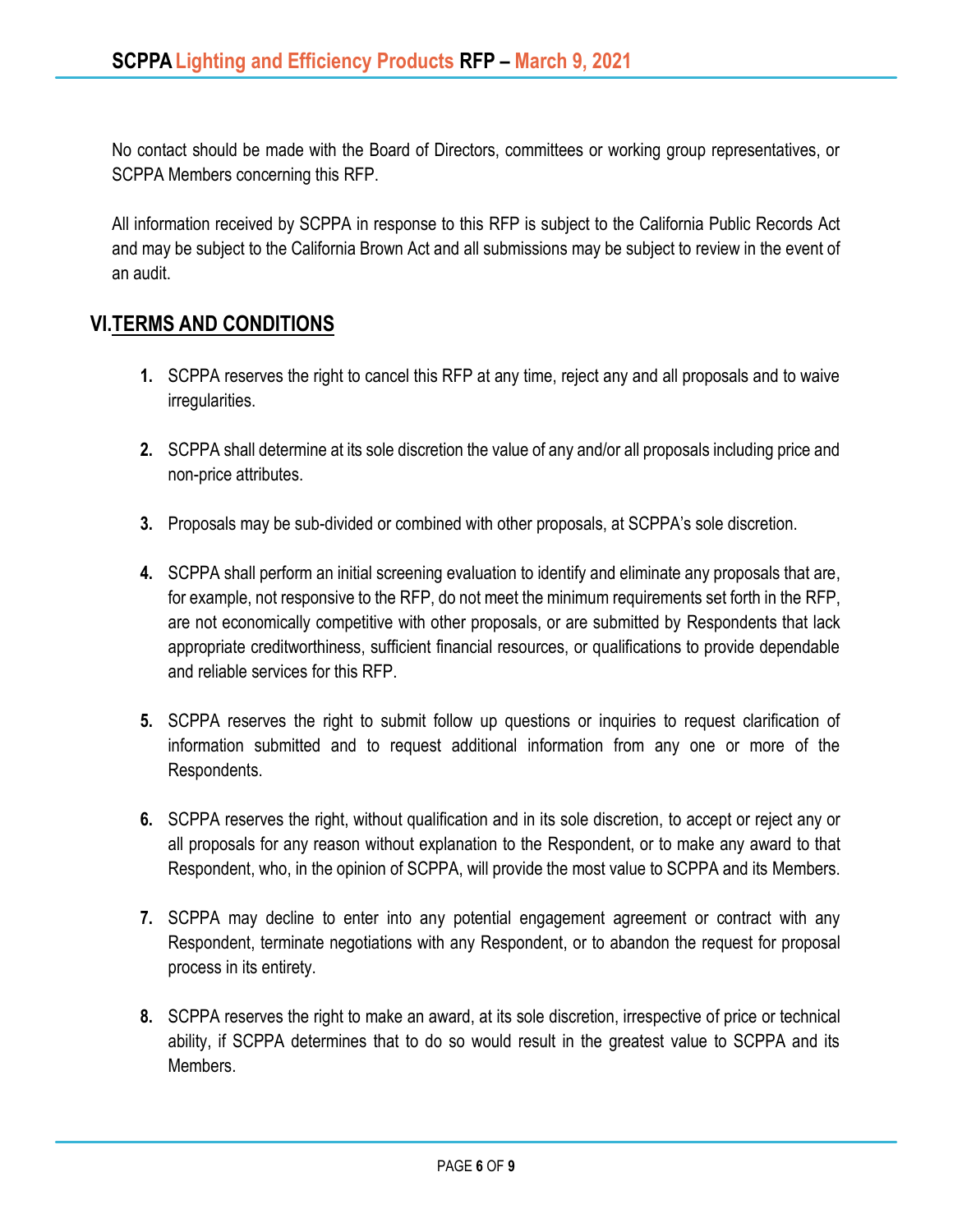- **9.** Those Respondents who submit proposals agree to do so without legal recourse against SCPPA, its Members, their directors, officers, employees and agents for rejection of their proposal(s) or for failure to execute or act on their proposal for any reason.
- **10.** SCPPA shall not be liable to any Respondent or party in law or equity for any reason whatsoever for any acts or omissions arising out of or in connection with this RFP.
- **11.** SCPPA shall not be liable for any costs incurred by any Respondents in preparing any information for submission in connection with this RFP process or any and all costs resulting from responding to this RFP. Any and all such costs whatsoever shall remain the sole responsibility of the Respondent.
- **12.** SCPPA may require certain performance assurances from Respondents prior to entering into negotiations for work that may result from this RFP. Such assurances may potentially include a requirement that Respondents provide some form of performance security.
- **13.** Prior to contract award, the successful Respondent shall supply a detailed breakdown of the applicable overheads and fringe benefit costs that are part of the labor rates and other direct costs associated with the services to be performed.
- **14.** SCPPA Members, either collectively or individually may contact Respondents to discuss or enter into negotiations regarding a proposal. SCPPA is not responsible or liable for individual Members interactions with the Respondent which are not entirely conducted through SCPPA or at SCPPA's option or election to engage the Respondent as defined within the RFP.
- **15.** Submission of a Proposal constitutes acknowledgement that the Respondent has read and agrees to be bound by the terms and specifications of this RFP and any addenda subsequently issued by SCPPA.
- **16.** Information in this RFP is accurate to the best of SCPPA's and its Members' knowledge but is not guaranteed to be correct. Respondents are expected to complete all of their due diligence activities prior to entering into any final contract negotiationswith SCPPA.
- **17.** SCPPA reserves the right to reject any Proposal for any reason without cause. SCPPA reserves the right to enter into relationships with more than one Respondent, can choose not to proceed with any Respondent with respect to one or more categories of services, and can choose to suspend this RFP or to issue a new RFP that would supersede and replace this RFP.
- **18.** Respondents understand and acknowledge that proposals will be valid for a period of twelve (12) months from the "Responses Due" date indicated in the RFP Schedule. Respondents must clearly identify in their proposals if the proposal is valid for a term lesser than the twelve (12) month term.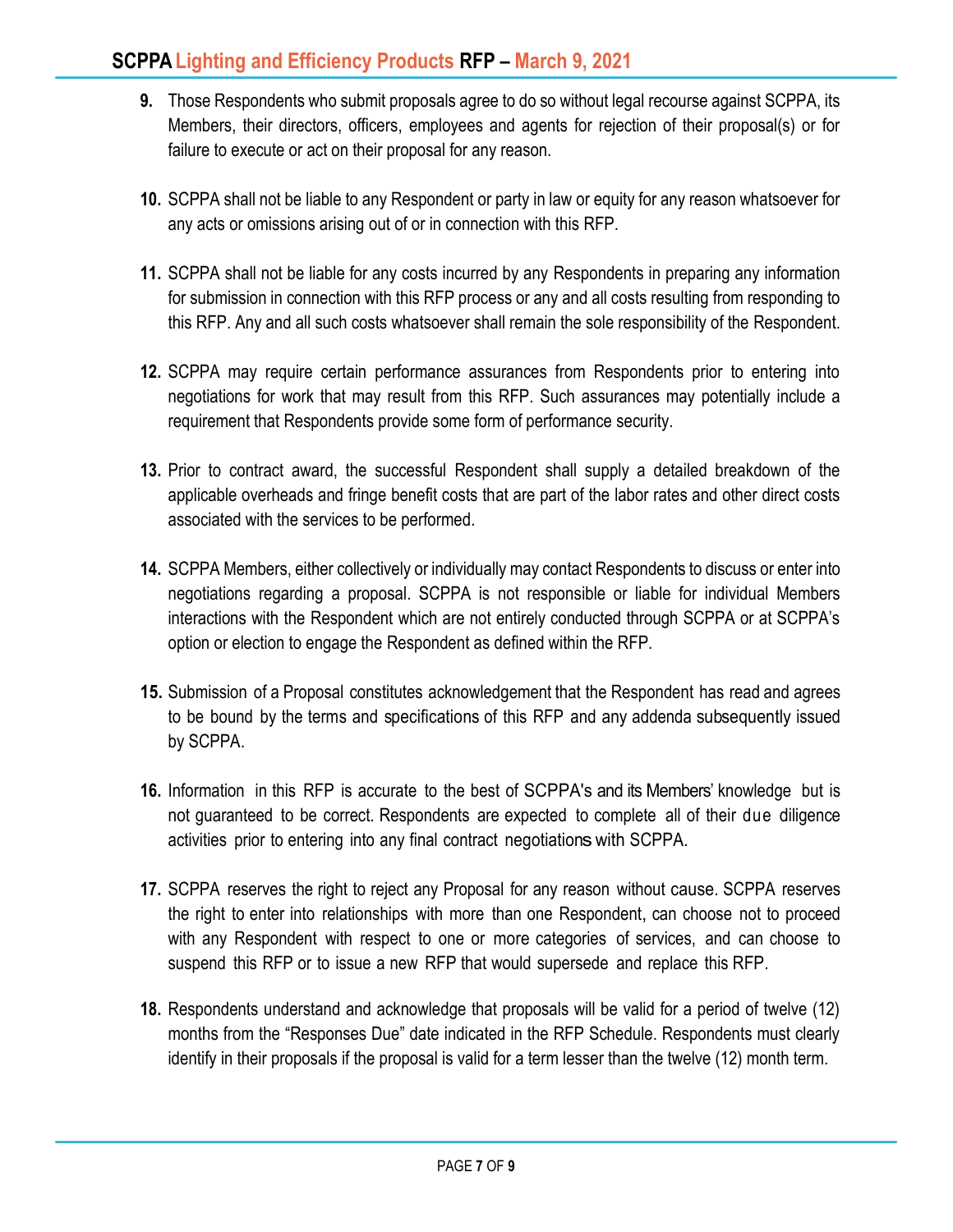### **VII.ADDITIONAL REQUIREMENTS FOR PROPOSAL**

### **1. CONSIDERATION OF RESPONSES:**

Submitted proposals should be prepared simply and economically, without the inclusion of unnecessary promotional materials. Proposals should be submitted on recycled paper that has a minimum of thirty percent (30%) post-consumer recycled content and duplex copied (double-sided pages) where possible.

#### **2. INSURANCE, LICENSING, OR OTHER CERTIFICATION:**

If selected, the Respondent will be required to maintain sufficient insurance, licenses, or other required certifications for the type of work being performed. SCPPA or its Members may require specific insurance coverage to be established and maintained during the course of work and as a condition of award or continuation of contract.

#### **3. NON-DISCRIMINATION/EQUAL EMPLOYMENT PRACTICES/AFFIRMATIVE ACTION PLAN:**

If selected, the Respondent and each of its known subcontractors may be required to complete and file an acceptable Affirmative Action Plan. The Affirmative Action Plan may be set forth in the form required as a business practice by the Department of Water and Power of the City of Los Angeles which is SCPPA's largest Member.

#### **4. LIVING WAGE ORDINANCE:**

If selected, the Respondent may be required to comply with the applicable provisions of the City of Los Angles Living Wage Ordinance and the City of Los Angeles Service Contract Workers Retention Ordinance. The Living Wage Ordinance provisions are found in Section 10.36 of the Los Angeles City Administrative Code; and the Service Contract Workers Retention Ordinance are found in Section 10.37 of the Los Angeles Administrative Code (SCWRO/LW0).

#### **5. PREVAILING WAGE RATES:**

If selected, the Respondent will be required to conform to prevailing wage rates applicable to the location(s) where any work is being performed. Workers shall be paid not less than prevailing wages pursuant to determinations of the Director of Industrial Relations as applicable in accordance with the California Labor Code. To access the most current information on effective determination rates, Respondent shall contact:

> Department of Industrial Relations Division of Labor Statistics and Research PO Box 420603, San Francisco, CA 94142-0603 Division Office Telephone: (415) 703-4780 Prevailing Wage Unit Telephone: (415) 703-4774 Web: **[HTTP://WWW.DIR.CA.GOV/DLSR/DPREWAGEDETERMINATION.HTM](http://www.dir.ca.gov/dlsr/DPreWageDetermination.htm)**

### **6. CHILD SUPPORT POLICY:**